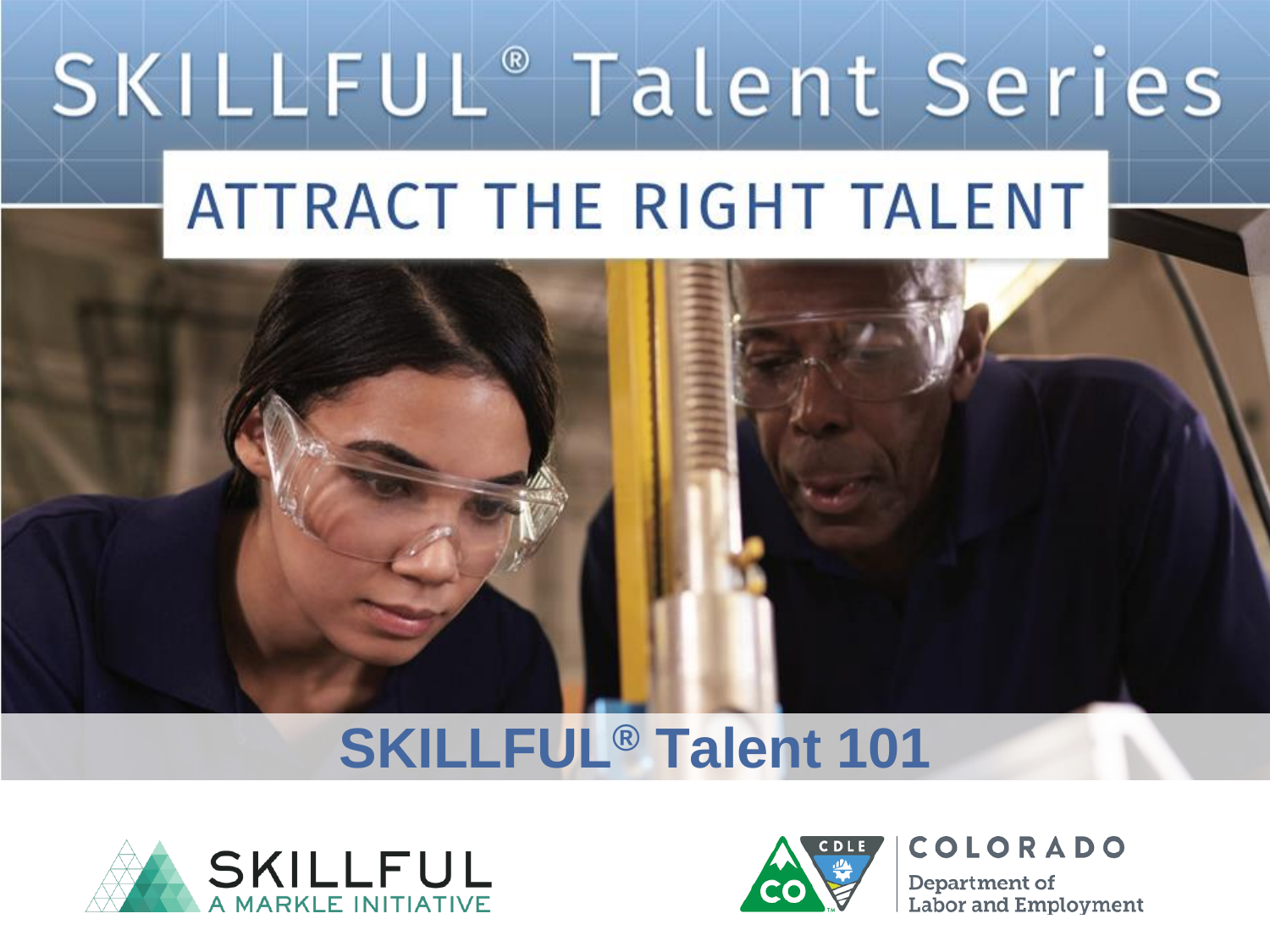## **The Skills-Based Job Posting**

#### **The First Step in Transitioning to Skills-Based Employment Practices**

#### New Model: Skills-Based Job Posting

Uses Skills



Required<br>Preferred

Uses skills to make sure that candidates can do the job

#### Distinguishes Qualifications

Clearly distinguishes between required and preferred qualifications

#### Reduces Bias



Uses thoughtful language to reduce bias and create an inclusive, inviting job posting to all qualified readers

#### Old Model: Proxy Job Posting

#### Uses Proxies



#### List of Qualifications



Includes a laundry list of requirements and preferences without specificity on how they apply to the position

#### Unintentional Bias



Uses language that may contain unintentional biases that discourages qualified applicants from applying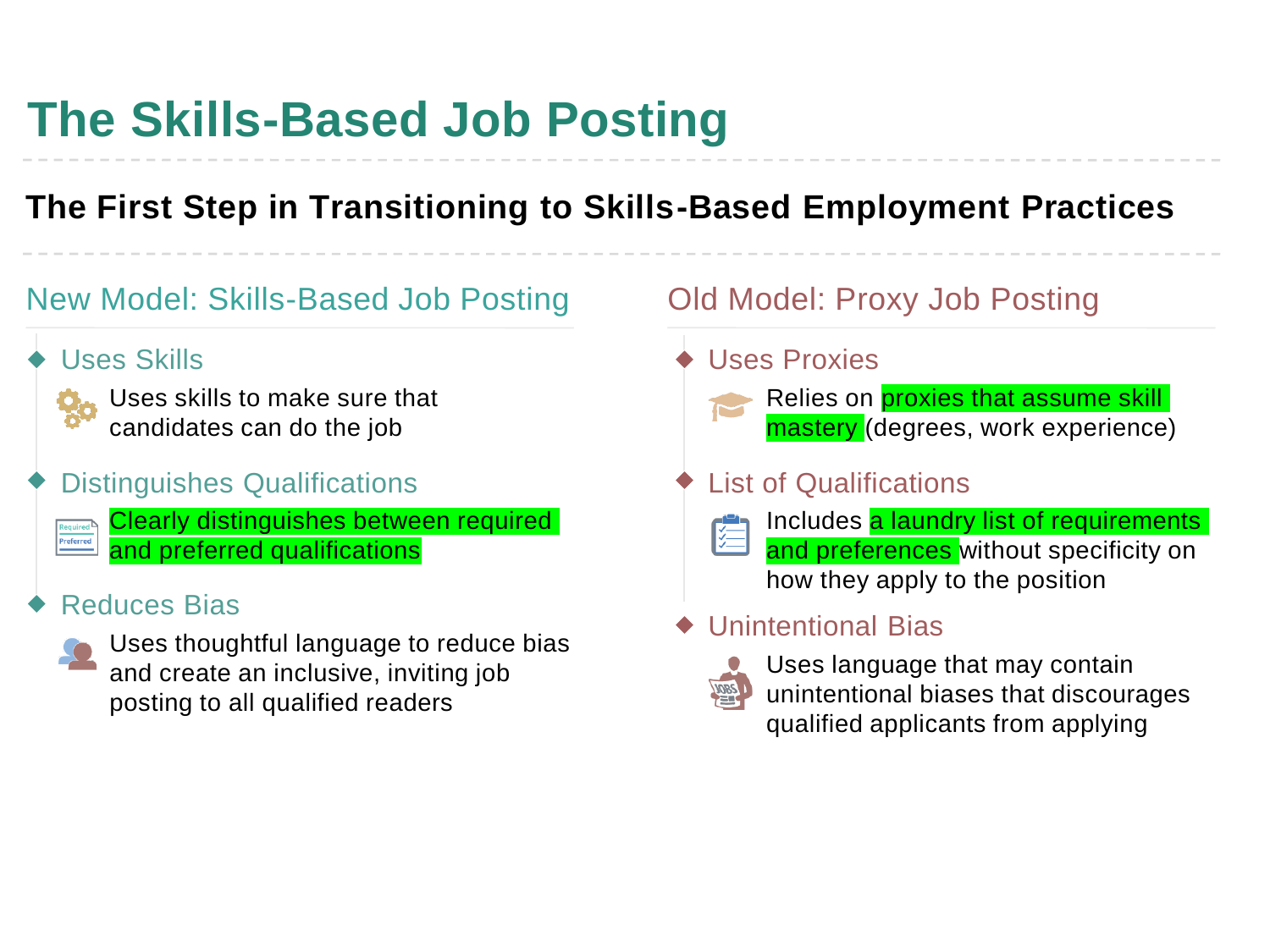## **The Problem with Proxies**

### **OLD MODEL**

- **Bachelor's Degree**
- **5 Years' Experience**

### **UPDATED MODEL**

- **Bachelor's degree or relevant education is a plus**
- **Demonstrated relevant experience and/or transferable skills**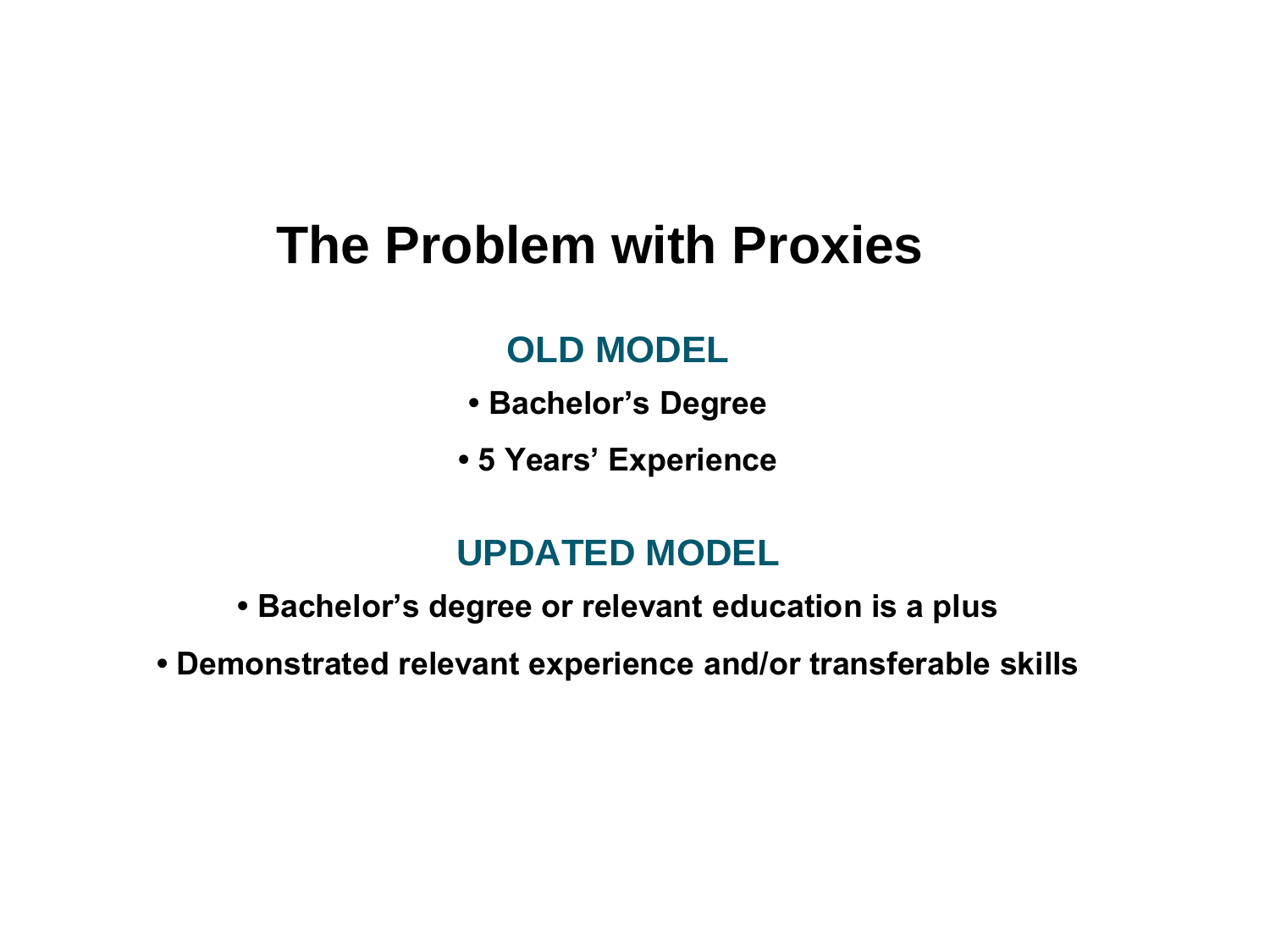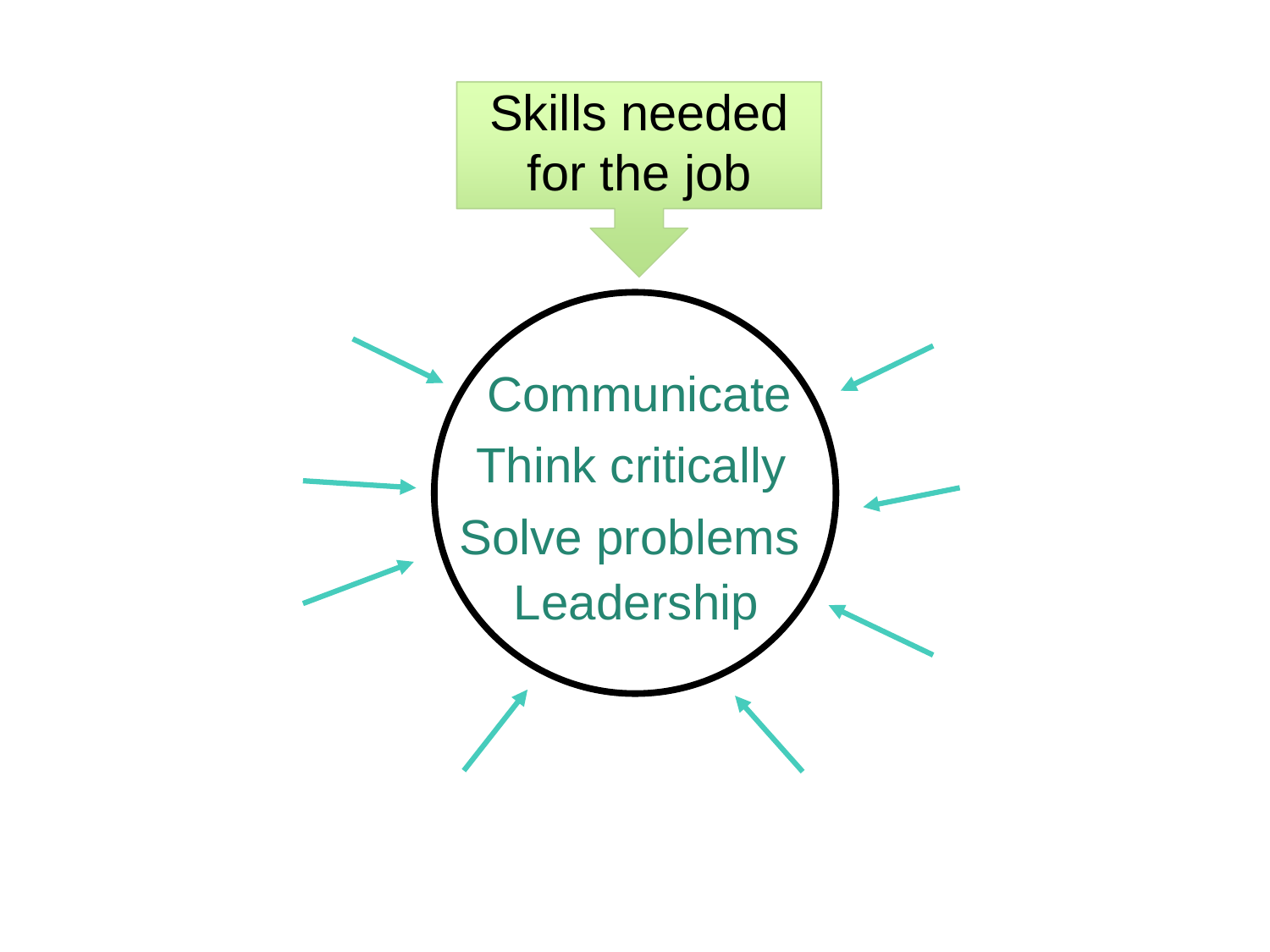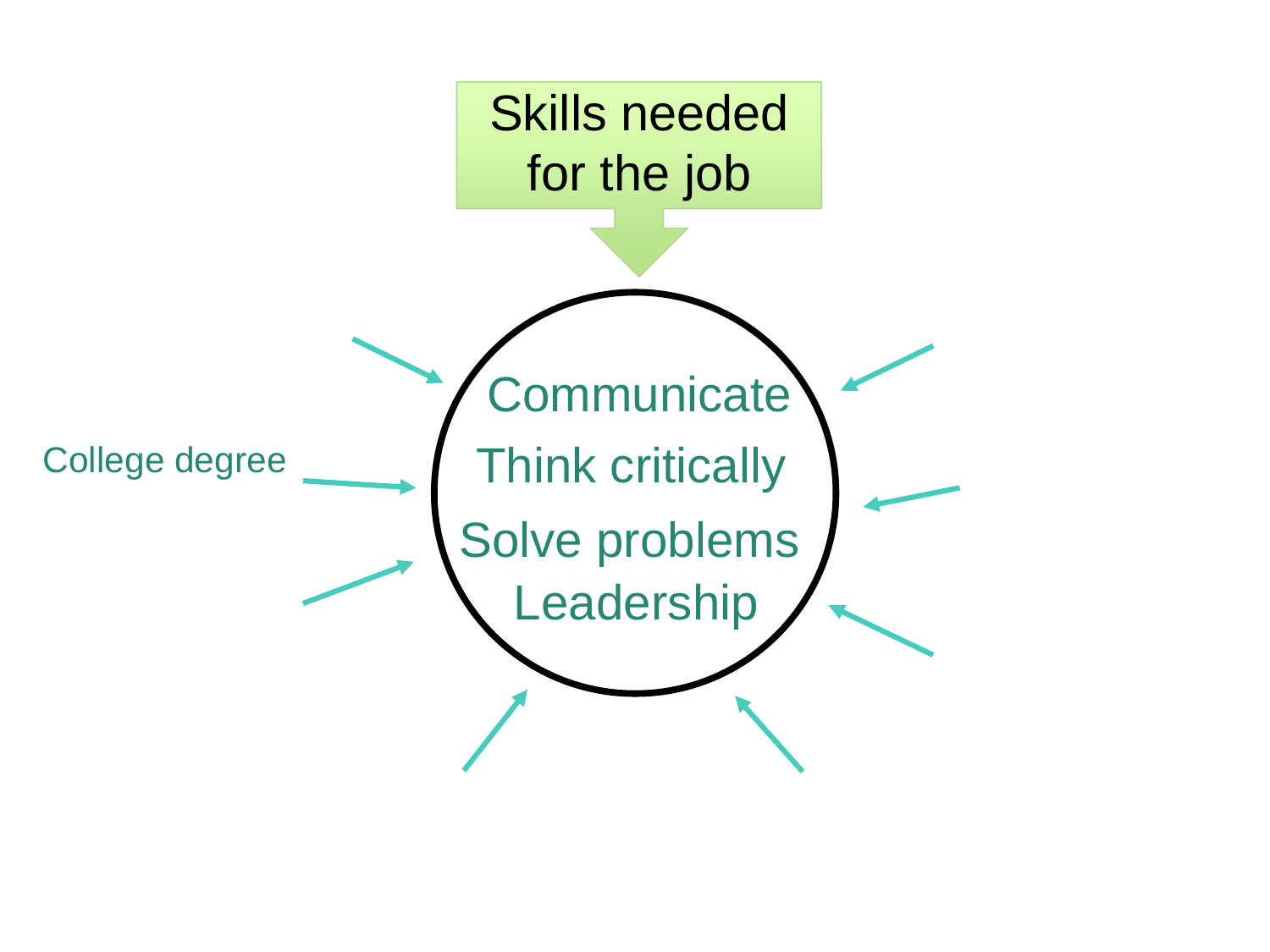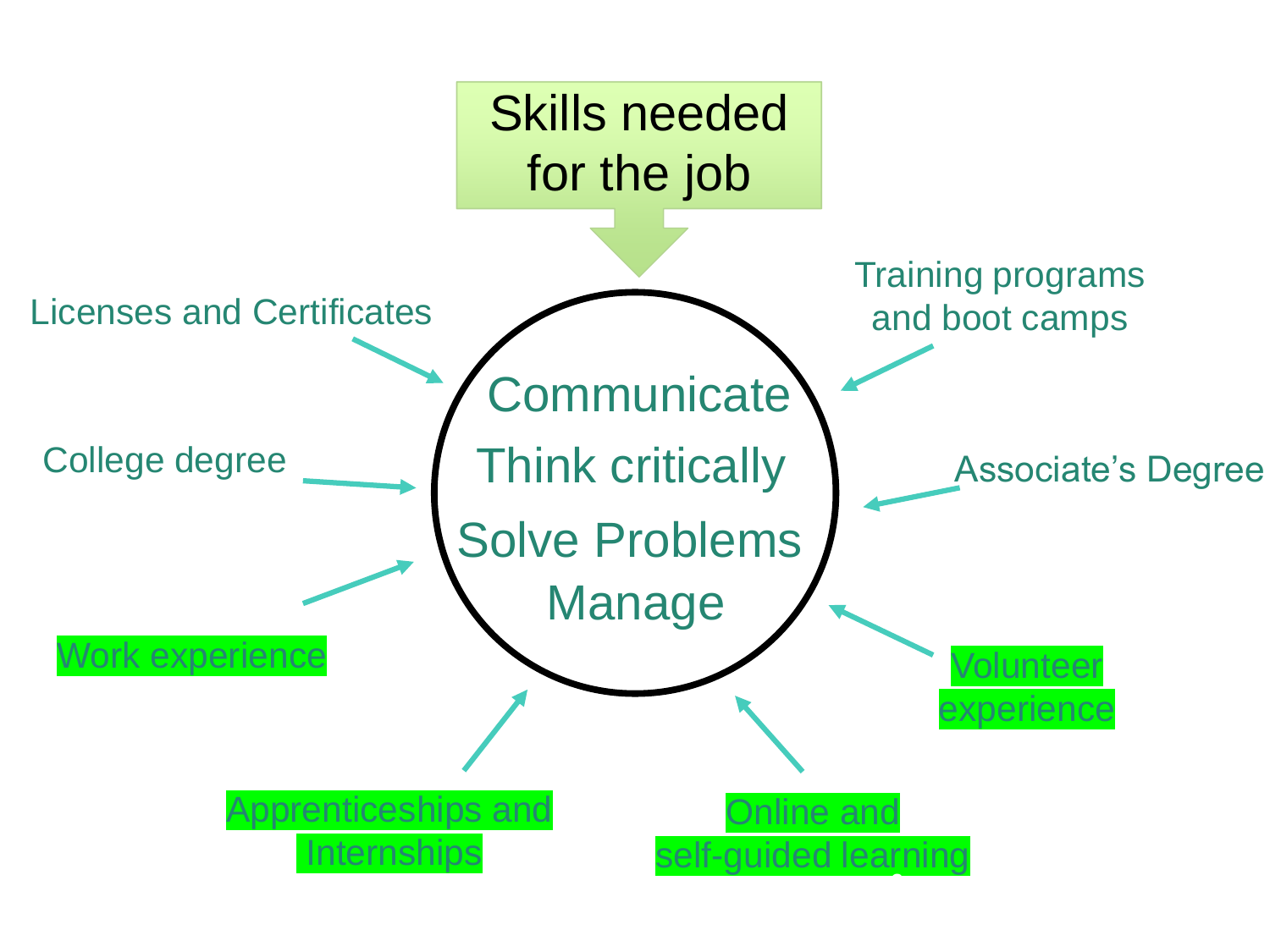"We've got folks out of **education** working with our **customer service team**, because a big part of that job is the educational **process of teaching a customer** how to utilize a product, how it works, walking them through troubleshooting trees. **Who is better to do that than a teacher**?"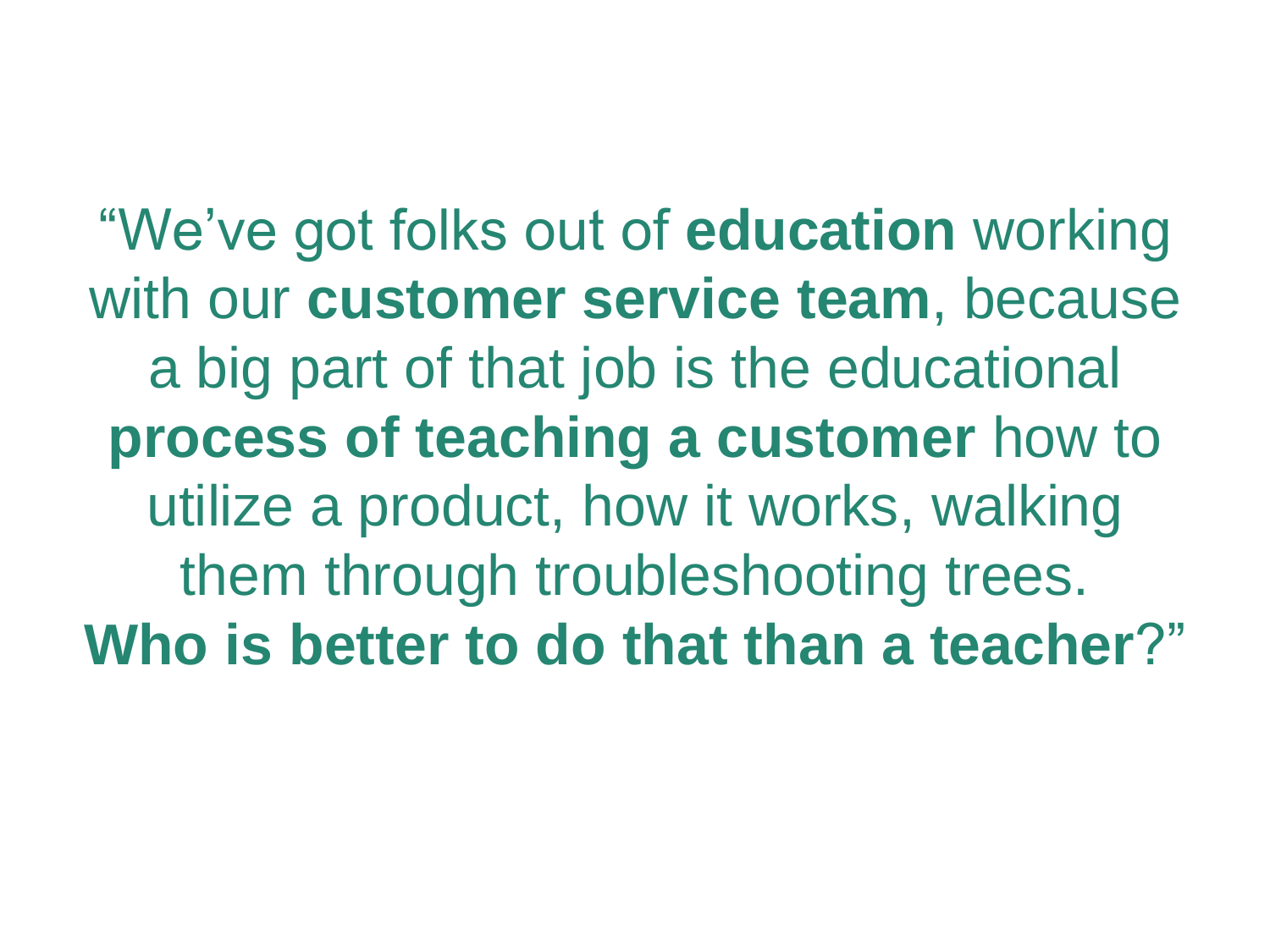## **Talent Loss in Pedigree Hiring**

#### 3,056,000 labor force in Colorado<sup>1</sup>

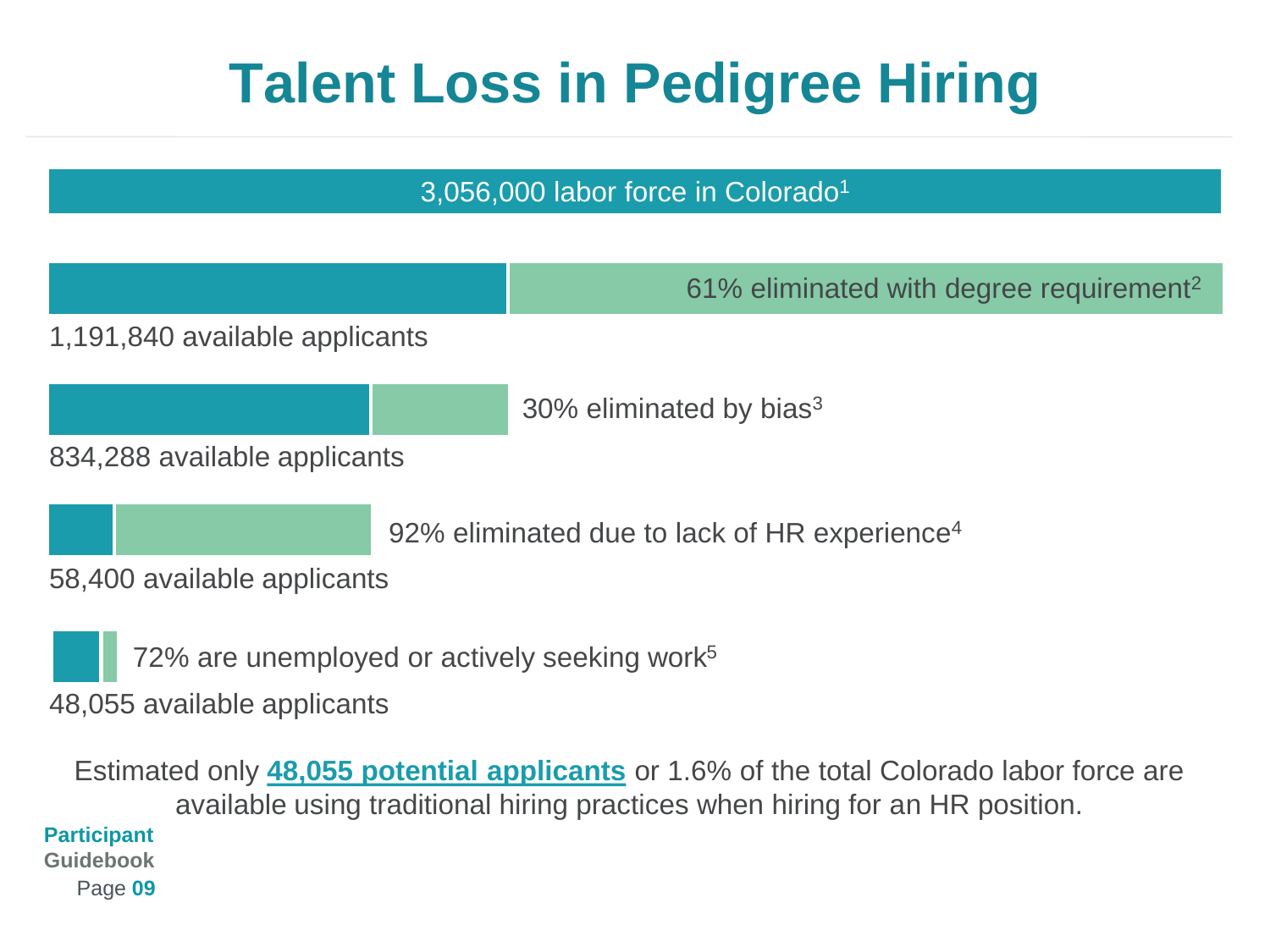

## **The Skills Gap Is Made Worse by Degree Inflation**

#### **Jobs that don't require college-level skills**

| <b>GENERAL MANAGERS</b>                 | <b>LOGISTICIANS</b>         |
|-----------------------------------------|-----------------------------|
| 49% (have)                              | 42% (have)                  |
| 82% (require)                           | 82% (require)               |
|                                         |                             |
| <b>PRODUCTION SUPERVISORS</b>           | <b>CLAIMS ADJUSTERS</b>     |
| 16% (have)                              | 47% (have)                  |
| 57% (require)                           | 83% (require)               |
|                                         |                             |
|                                         |                             |
| <b>NETWORK ADMINS</b>                   | <b>OTHER COMPUTER JOBS</b>  |
| <b>51%</b> (have)                       | <b>51%</b> (have)           |
| 88% (require)                           | 92% (require)               |
|                                         |                             |
|                                         | <b>EXECUTIVE ASSISTANTS</b> |
| have a degree                           | 20% (have)                  |
| sologied bookings that require a degree | 76% (require)               |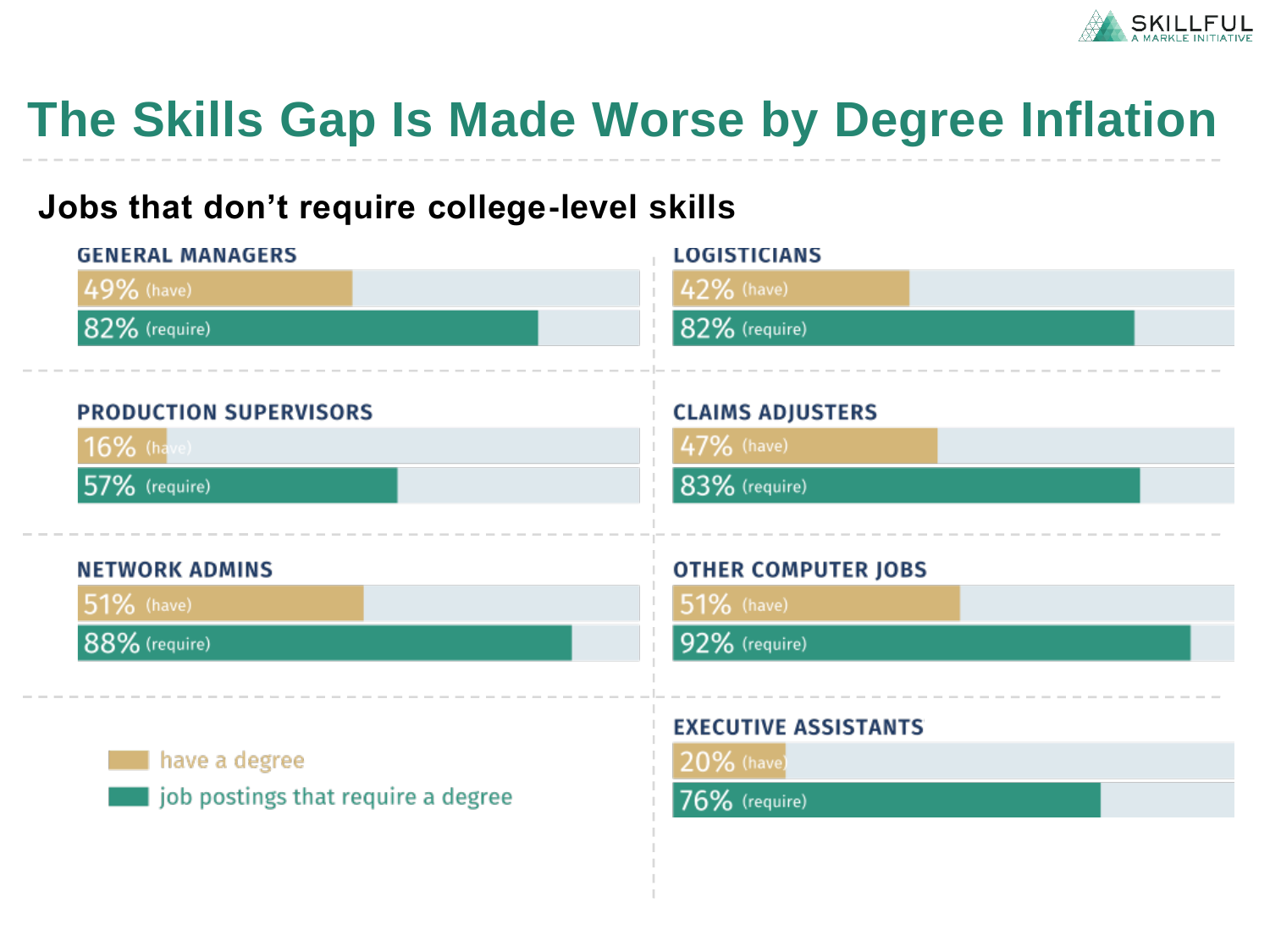## **Occupational vs. Foundational**



**With your group, determine if your competencies on p. 15 are occupational or foundational.**

### **Occupational**

Specific to the occupation or industry **Professional knowledge and skills** 



**Examples: Examples:**



**Applicant tracking systems Critical thinking**

**Recruitment Strategies Collaboration** 

#### **Foundational**

transferable from one job to other



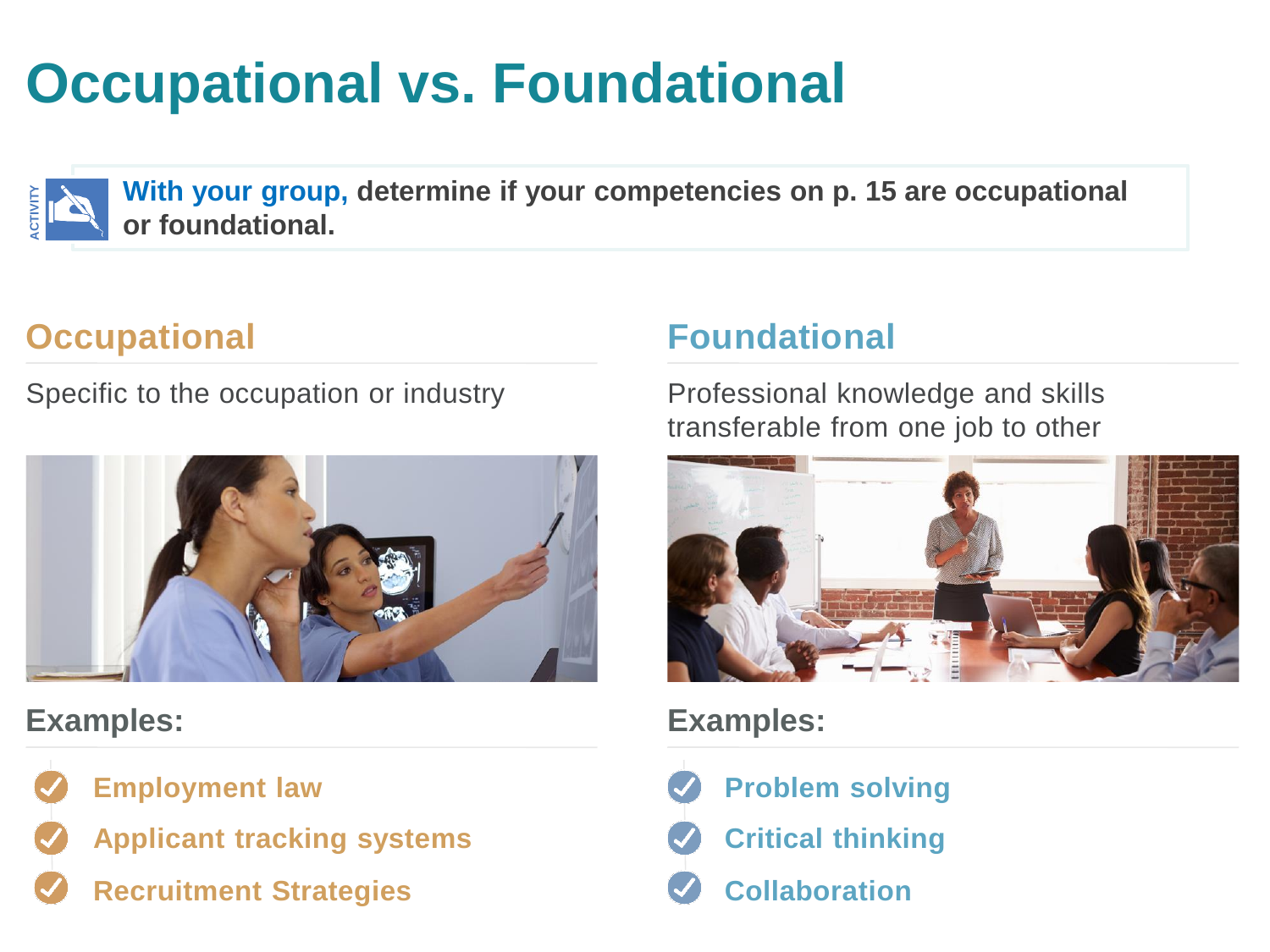## **Required vs. Preferred Qualifications**



**Participant Guidebook** Page **15**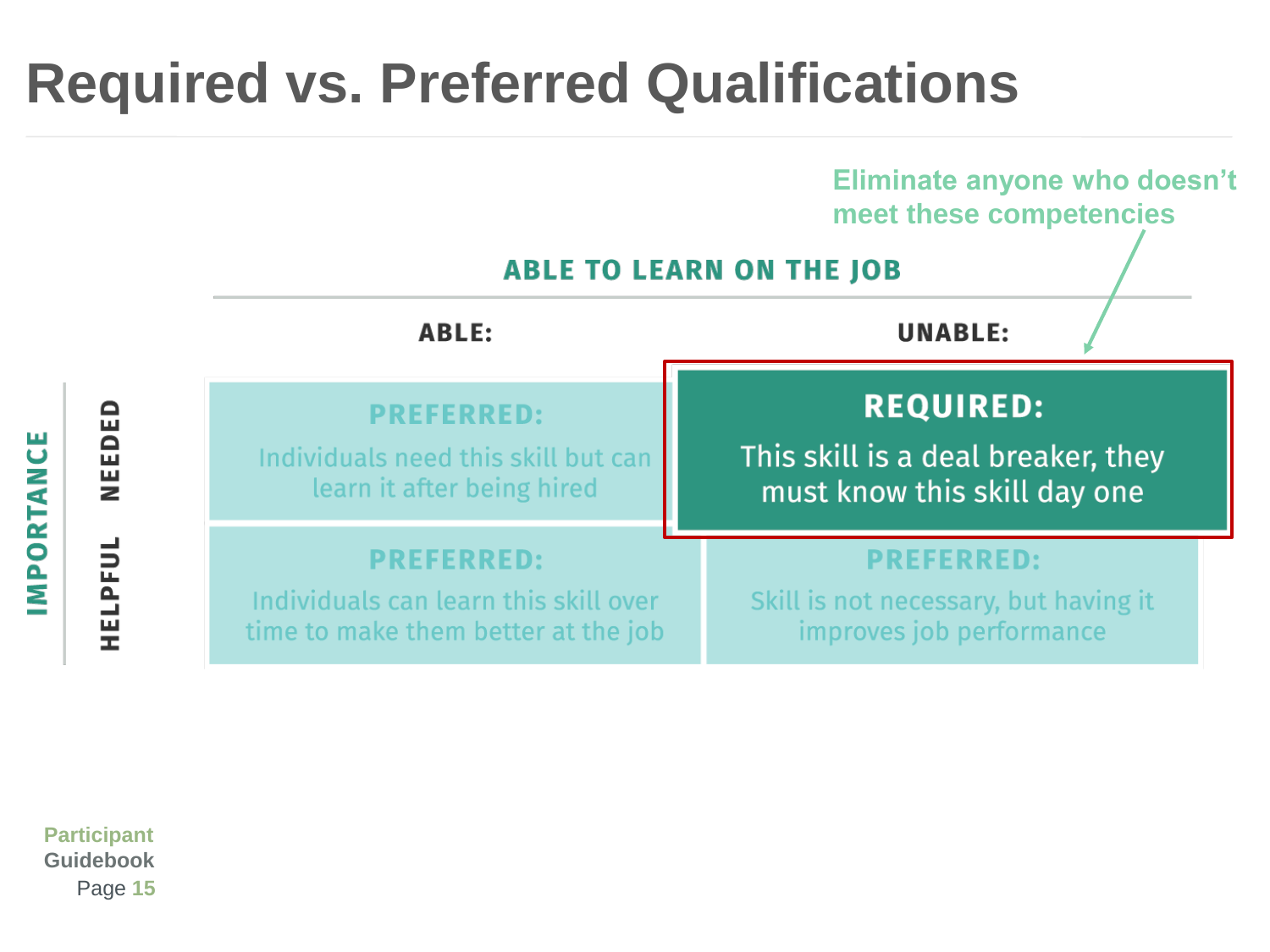## **Required vs. Preferred Qualifications**



**Secondary focus of onboarding**

**Participant Guidebook** Page **15**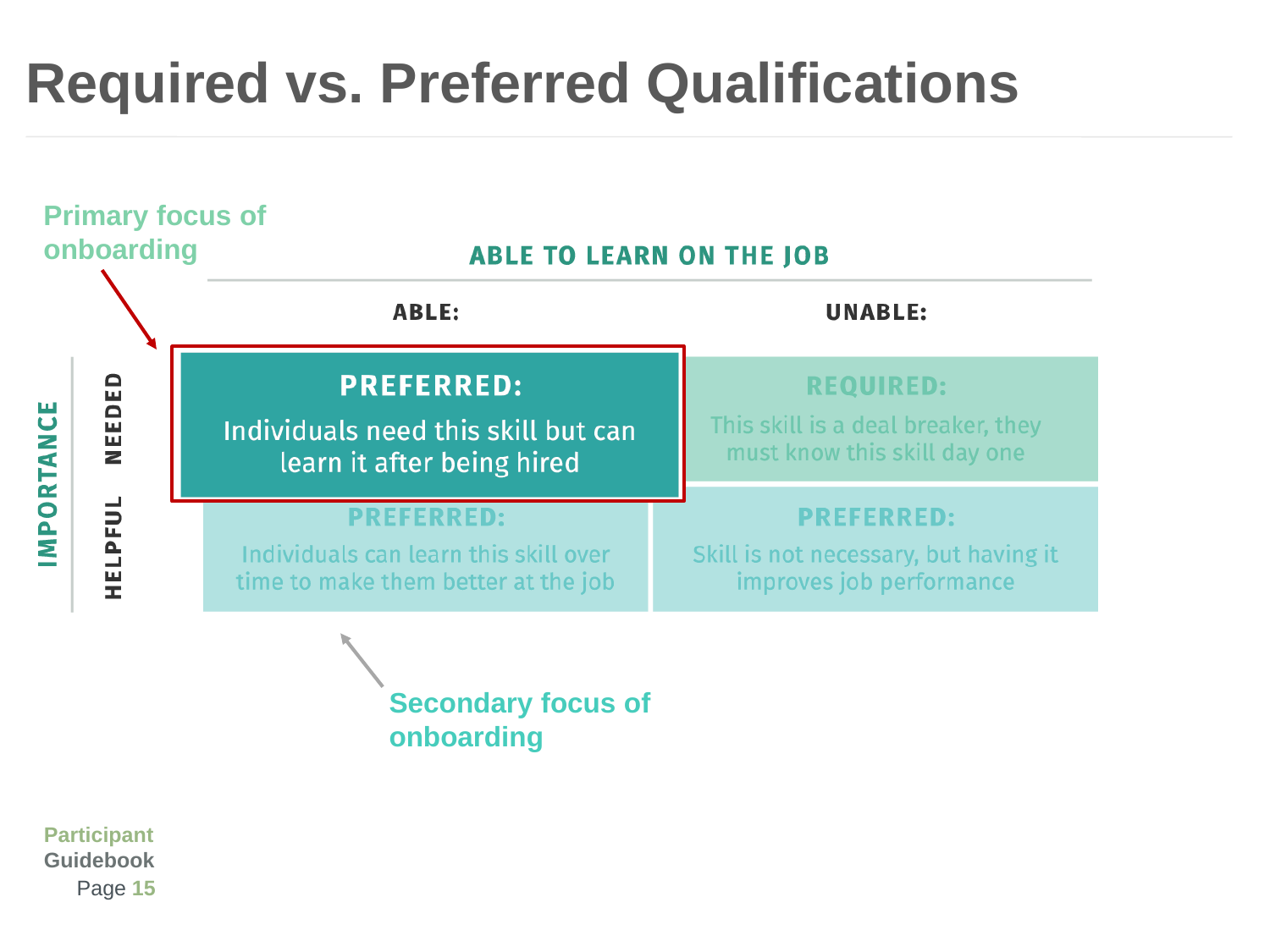## **Framing Interview Questions**

### **Common Interview Question:**



**What is a weakness you'd like to improve?**

**Alternative: No one's perfect. We believe in personal growth for every employee. What is a growth area we can work on together?**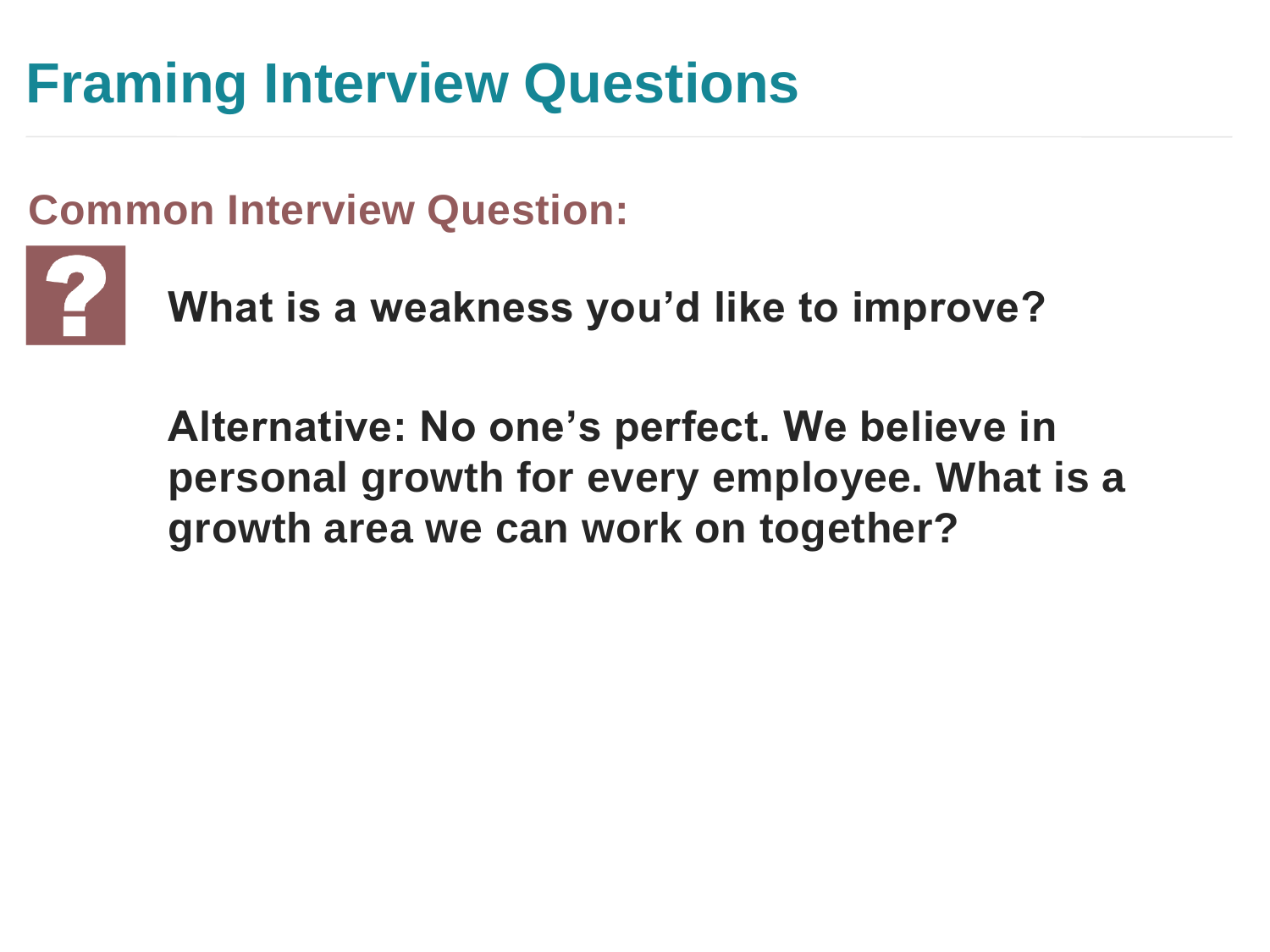## **Required vs. Preferred Qualifications**

#### **ABLE TO LEARN ON THE JOB**

|                                                                                                                                                            |        | <b>ABLE:</b>                                                                           |  | <b>UNABLE:</b>                                                                         |
|------------------------------------------------------------------------------------------------------------------------------------------------------------|--------|----------------------------------------------------------------------------------------|--|----------------------------------------------------------------------------------------|
|                                                                                                                                                            | NEEDED | <b>PREFERRED:</b><br>Individuals need this skill but can<br>learn it after being hired |  | <b>REQUIRED:</b><br>This skill is a deal breaker, they<br>must know this skill day one |
| MPORTANCE<br><b>PREFERRED:</b><br><b>HELPFUL</b><br>Individuals can learn this skill over<br>time to make them better at the job                           |        | <b>PREFERRED:</b><br>Skill is not necessary, but having it<br>improves job performance |  |                                                                                        |
| Use these competencies when<br>multiple candidates meet all of<br>the required and highest value<br>competencies<br><b>Participant</b><br><b>Guidebook</b> |        |                                                                                        |  |                                                                                        |

Page **15**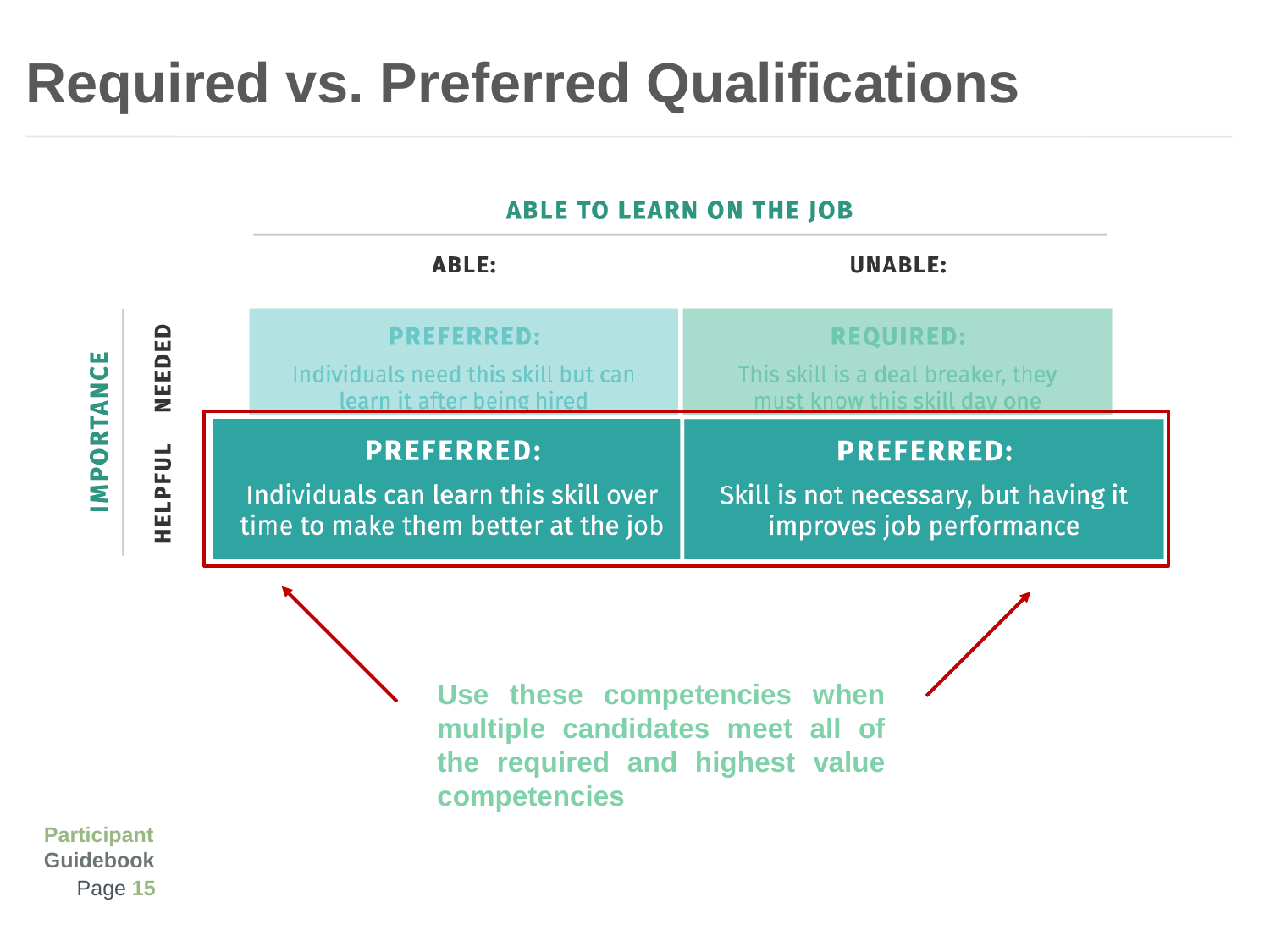## **The Skillful Job Posting Generator**



**Participant Guidebook** Page **16**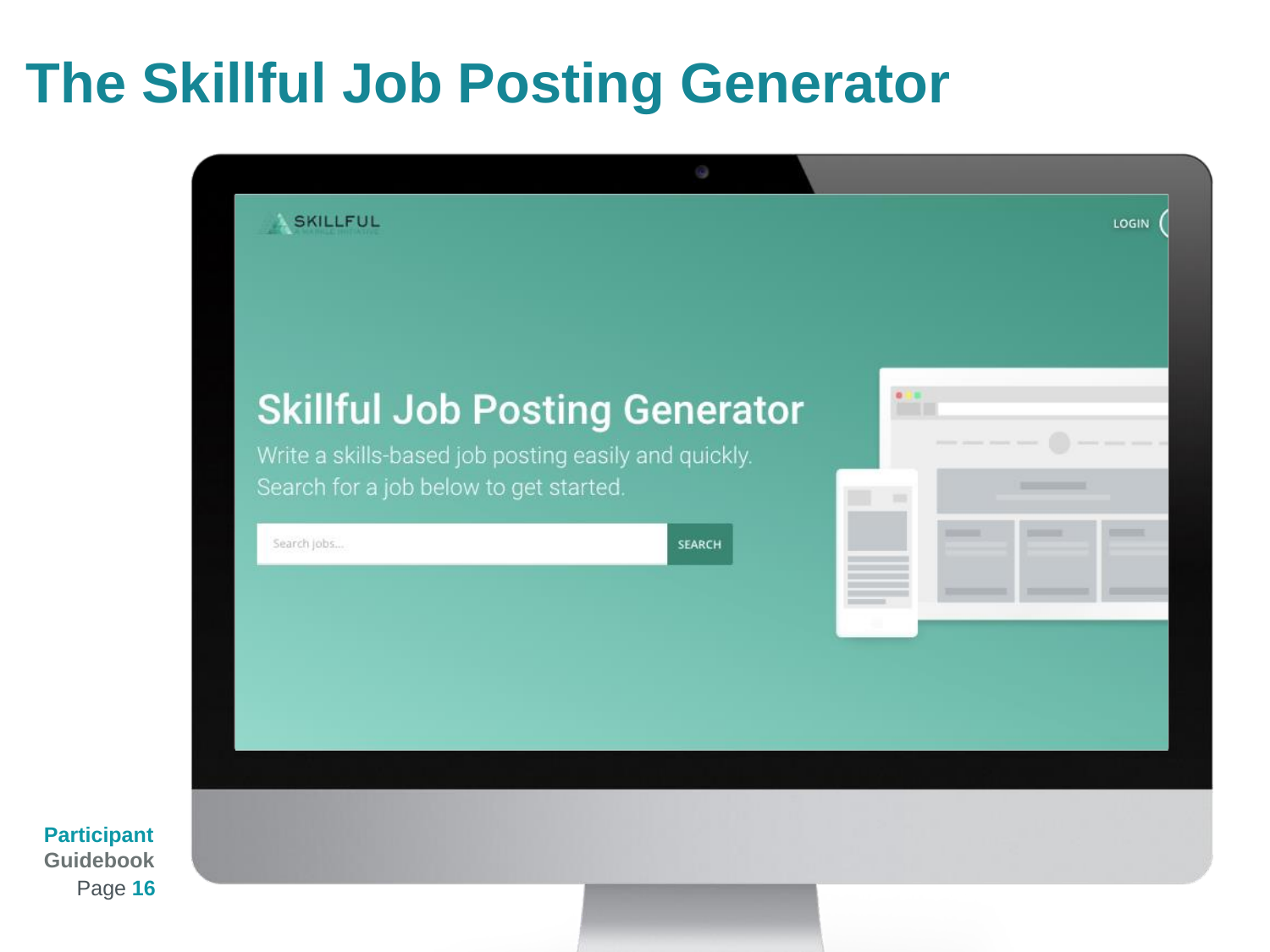## **Company Overview: Tell Your "Employer of Choice" Story**

### **Today's Competitive Employers …**

- **Invest in training for employees of all ages.**
- **Offer flexibility in work schedules and locations, benefits packages.**
- **Ensure that all employee voices are heard.**
- **Embrace life experience differences.**
- **Commit to the elimination of implicit bias**
- **Use skills-based assessments of employee work.**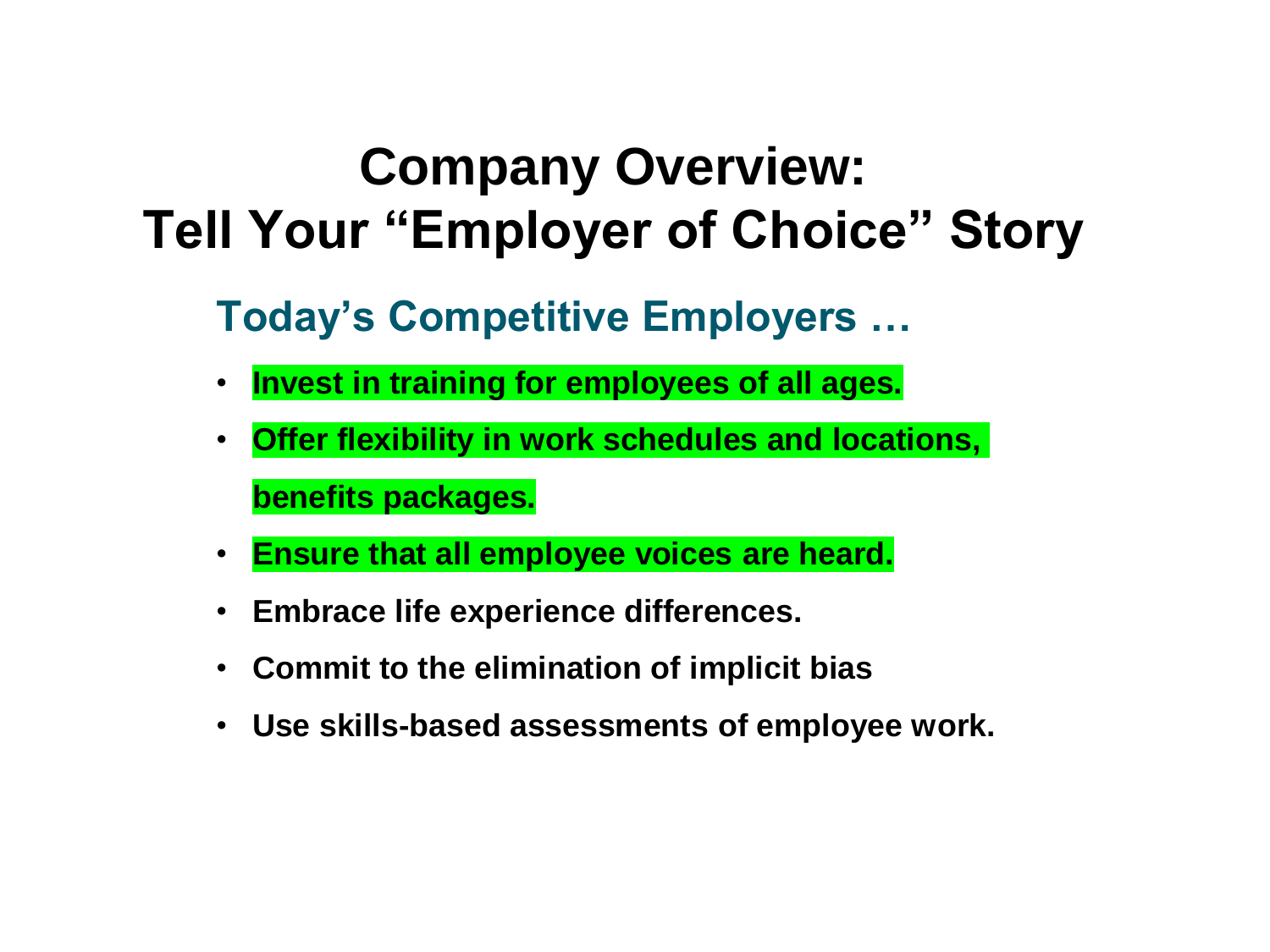## **How is Skills-Based Sourcing Different?**

#### Skills-Based Sourcing

#### Uses Skills



Use skills to inform sources of qualified talent

#### Uses Partnerships



**E2** Use of partnerships to improve quality

#### Traditional Sourcing

Limits Resources



 $\sum\limits_{i=1}^n$ Reliant on job boards and existing network

#### Attracts Many Candidates

Goal to attract large pools of candidates



**Skills-Based Recruitment**



✓ **Go to [https://www.onetonline.org/ o](https://www.onetonline.org/)n your smartphone or computer.**

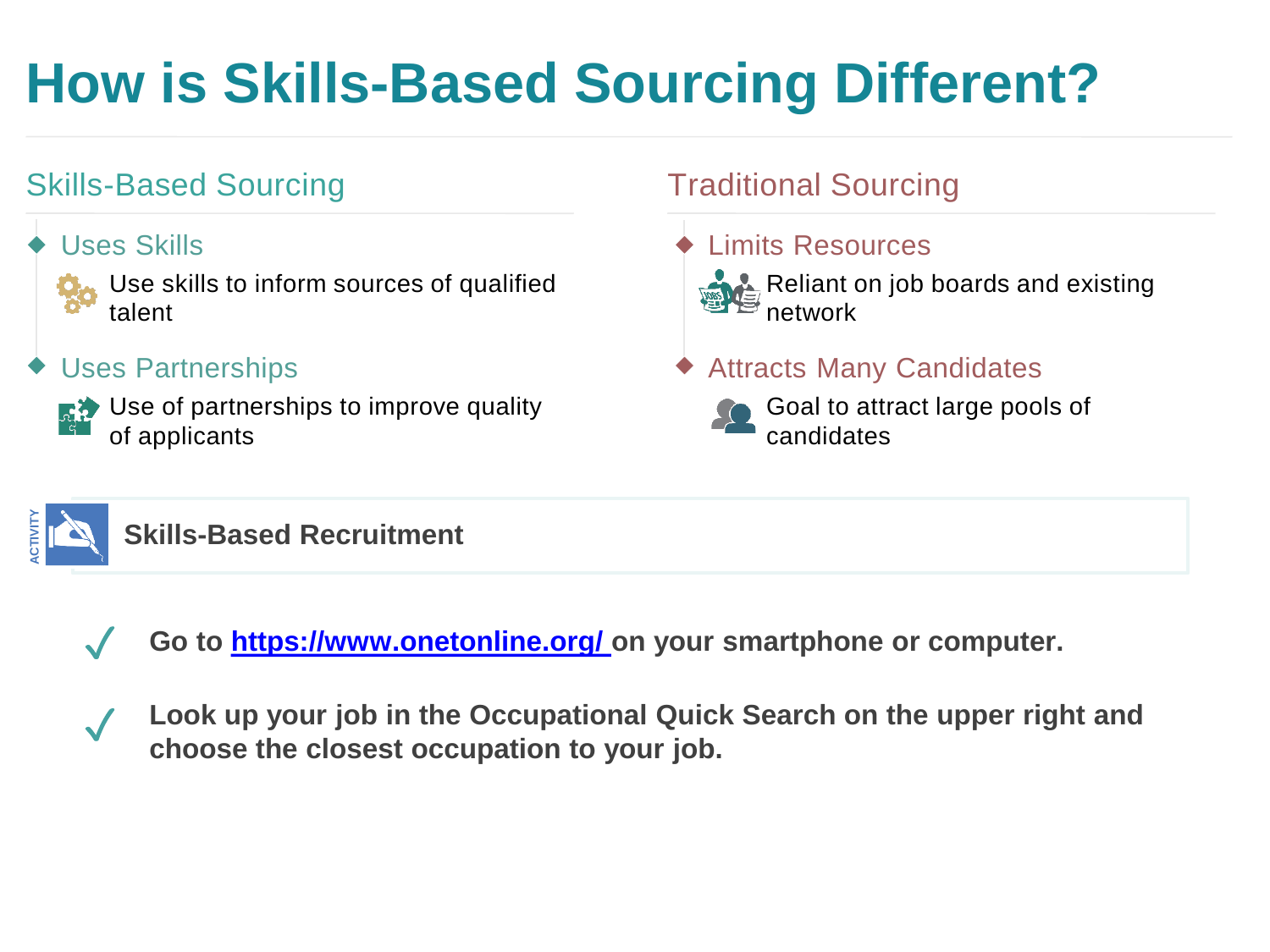## **Recruitment Strategies**

### **Improving your Applicant Pool**

• **The "LinkedIn Effect" Search for talent with transferable skills**

#### • **Use occupation and industry specific job board**

#### • **Recruit from local training programs**

#### • **Ensure**

**your staffing/recruiting agencies are prioritizing skills**

### **Colorado Workforce System**

- **Internships/apprenticeships**
- **Disability community**
- **50+ community**
- **Connecting Colorado**
- **Employee referrals**
- **Local education programs**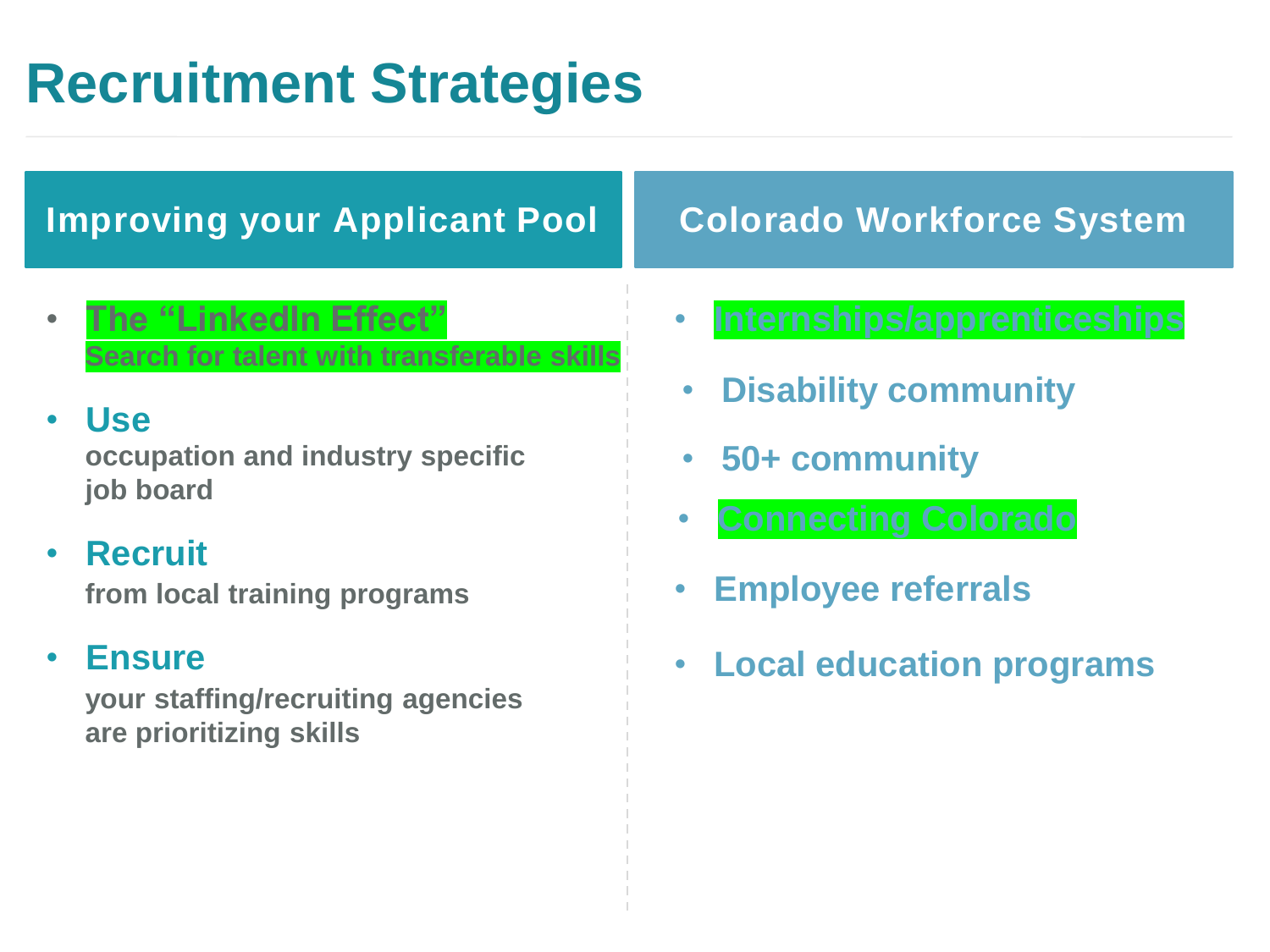## **Drivers of Engagement**

**The Past**

- My paycheck
- My satisfaction
- My boss
- My annual review
- My weaknesses
- My job

**The Future Present**

- My purpose
- My development
- My coach
- My ongoing conversations
- My strengths
- My life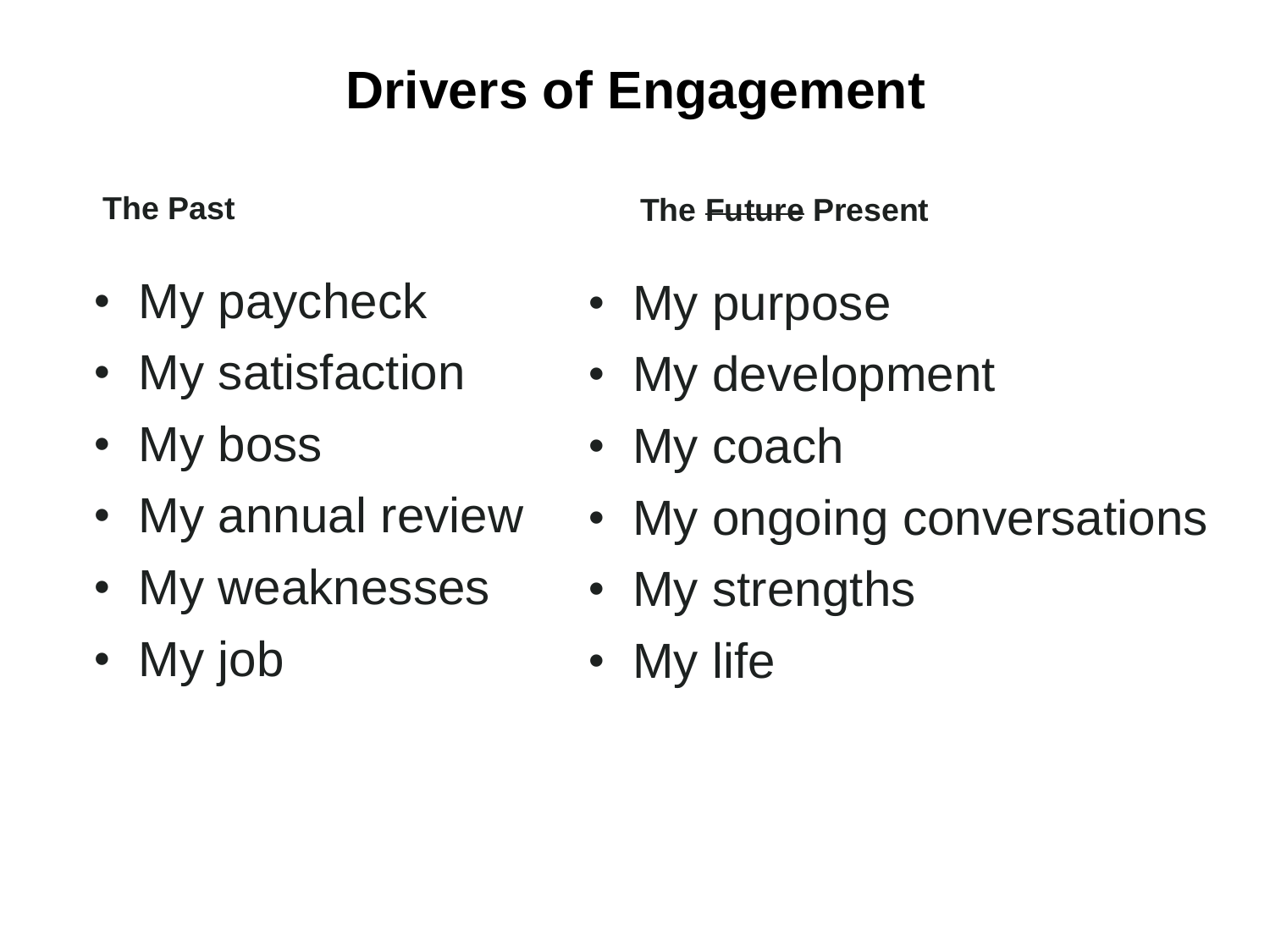## **The Future of Work in America**

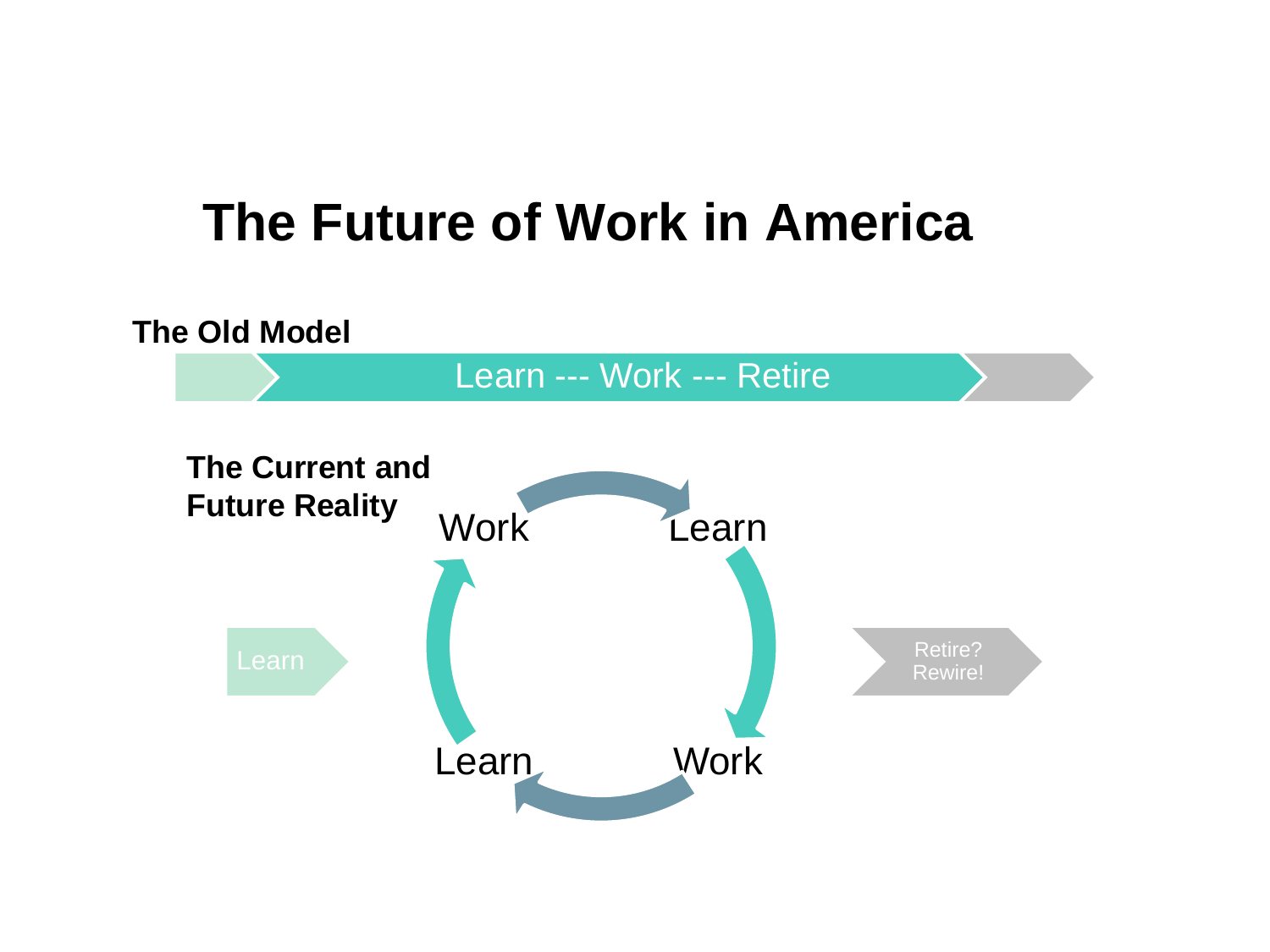## **The Future of Work in America**



*"Employers will be the natural providers of training and continuous learning opportunities for many workers."*

**Concerned CEO: "What if we invest in developing people and then they leave us?"** 

**Wise HR Counsel: "What if we don't … and they stay?"** 

<https://www.mckinsey.com/featured-insights/future-of-work>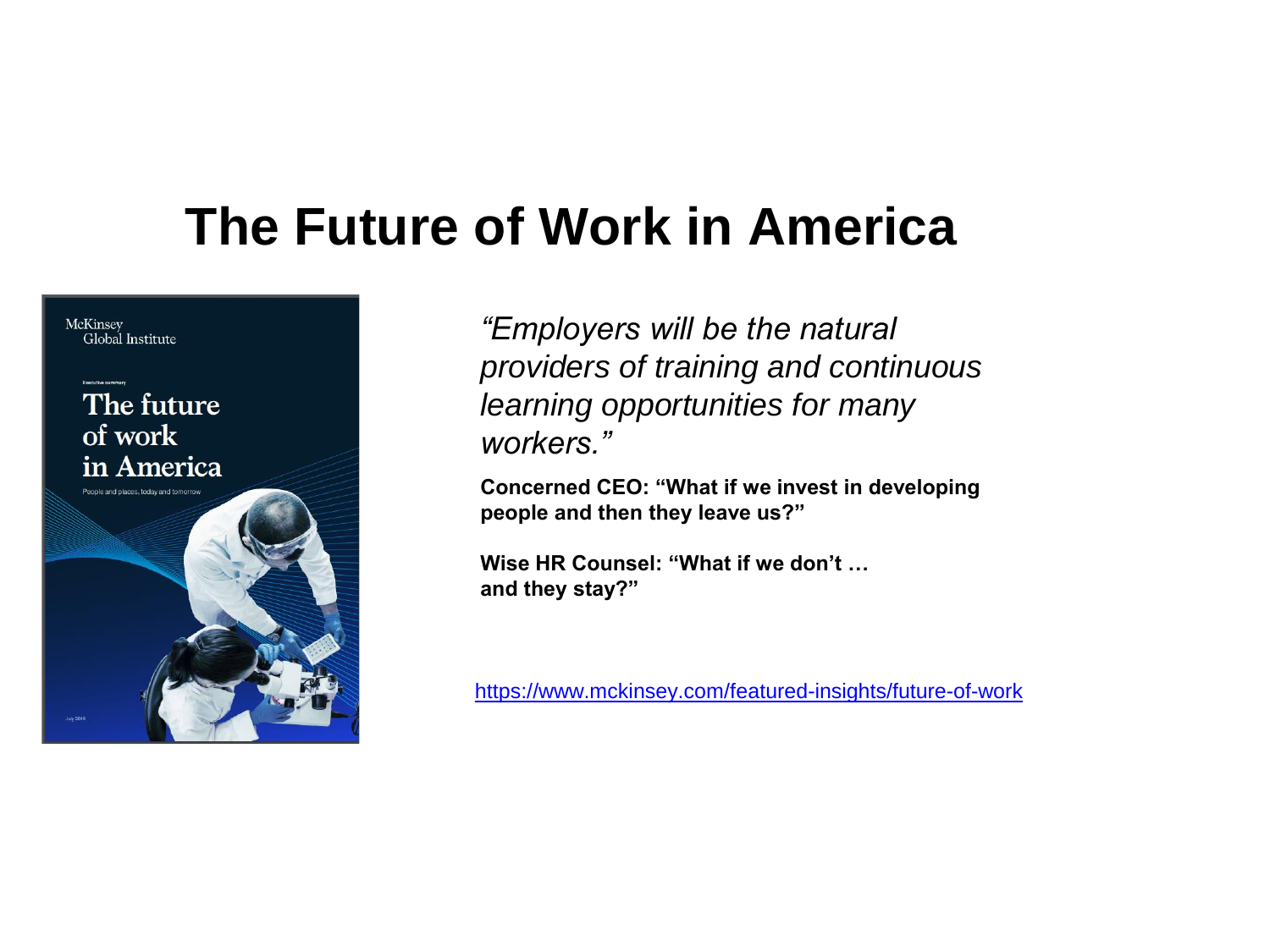

### **Skills-Based Resources**

Visit O\*Net Online at **<https://www.onetonline.org/>**



### **[Generator.skillful.com](https://generator.skillful.com/)** Check out the Skillful Job Posting Generator

### **[skillful.com/employers](https://skillful.com/employers)**  For more resources visit

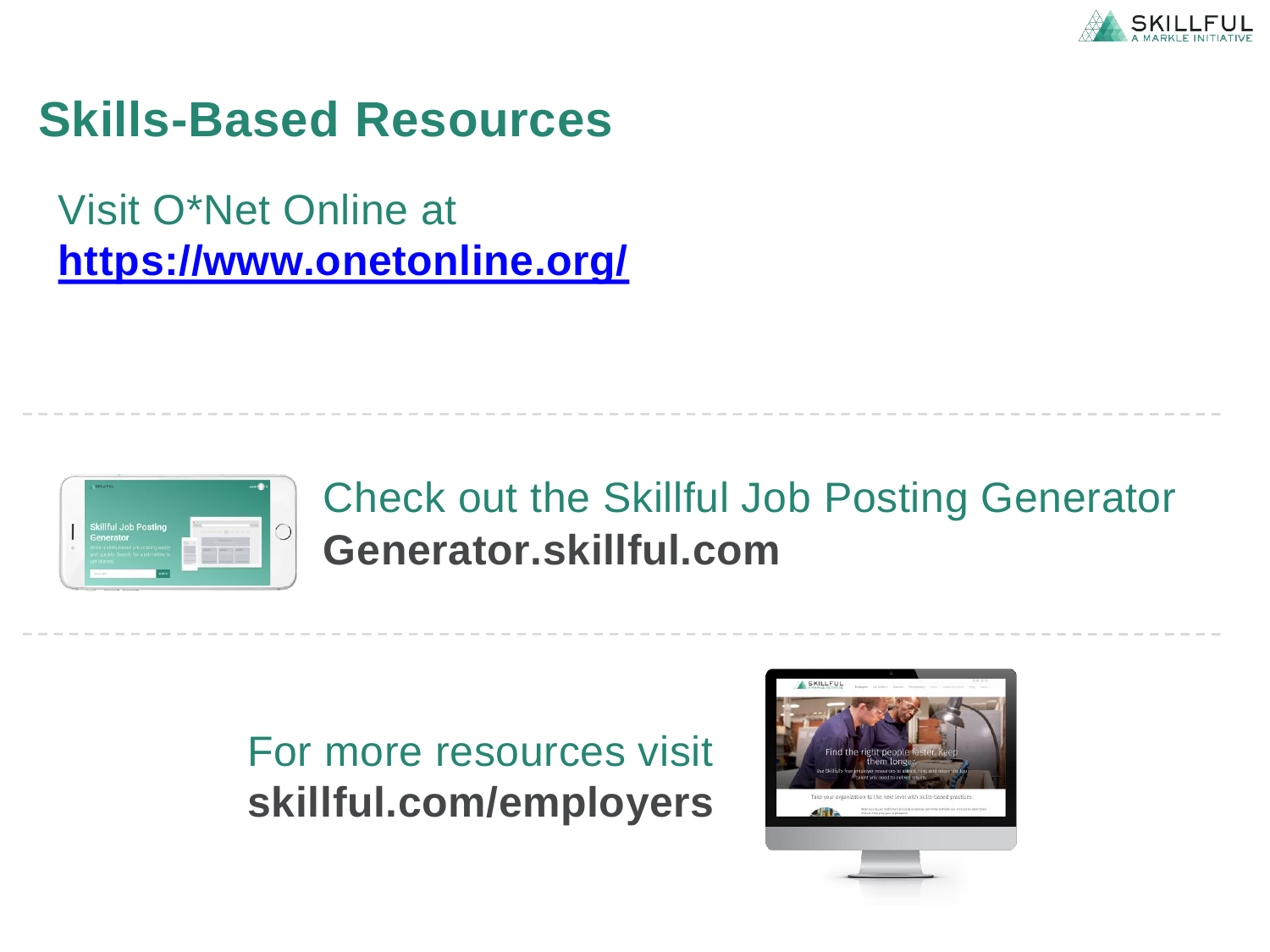## **Skillful Talent Series Courses – FREE!**

- **101: Recruitment and Hiring**
- **102: Screening and Interviewing**
- **103: Selection and Onboarding**
- **104: Employee Retention: "Building Highly Engaged Teams"**

**Contact Mike Kohler mkohler@larimer.org**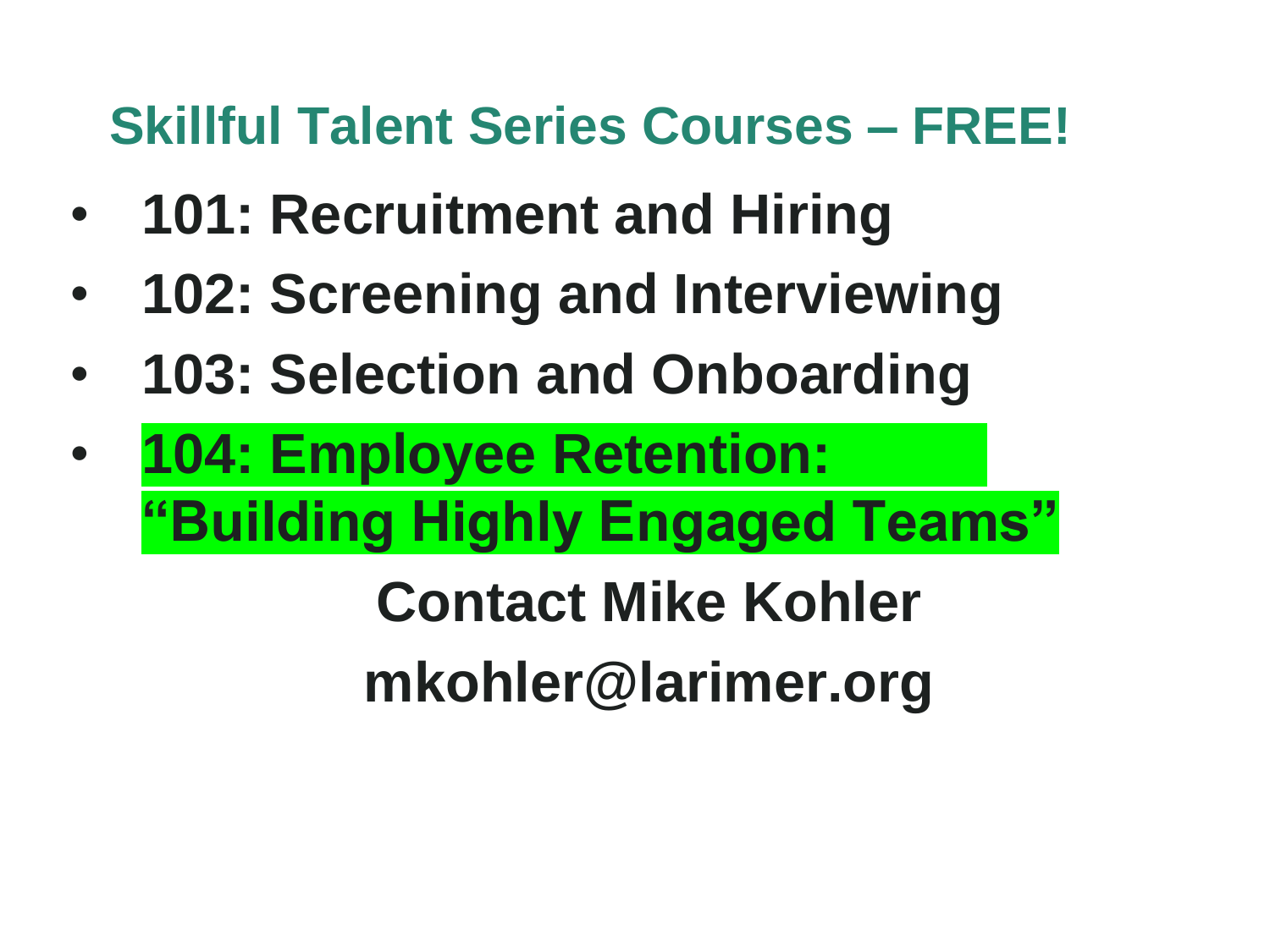#### elevate

## **U.S. Workforce Engagement**

31% of employees feel "engaged" in their jobs Around half are "disengaged" 2 out of 10 are "actively disengaged"



- **Of the middle group, 56% are looking for new jobs Of the "actively disengaged," 73% are looking for new jobs Most disturbing result – what's your opinion?**
- **THE 27% THAT ARE ROWING THE BOAT THE OTHER WAY!**



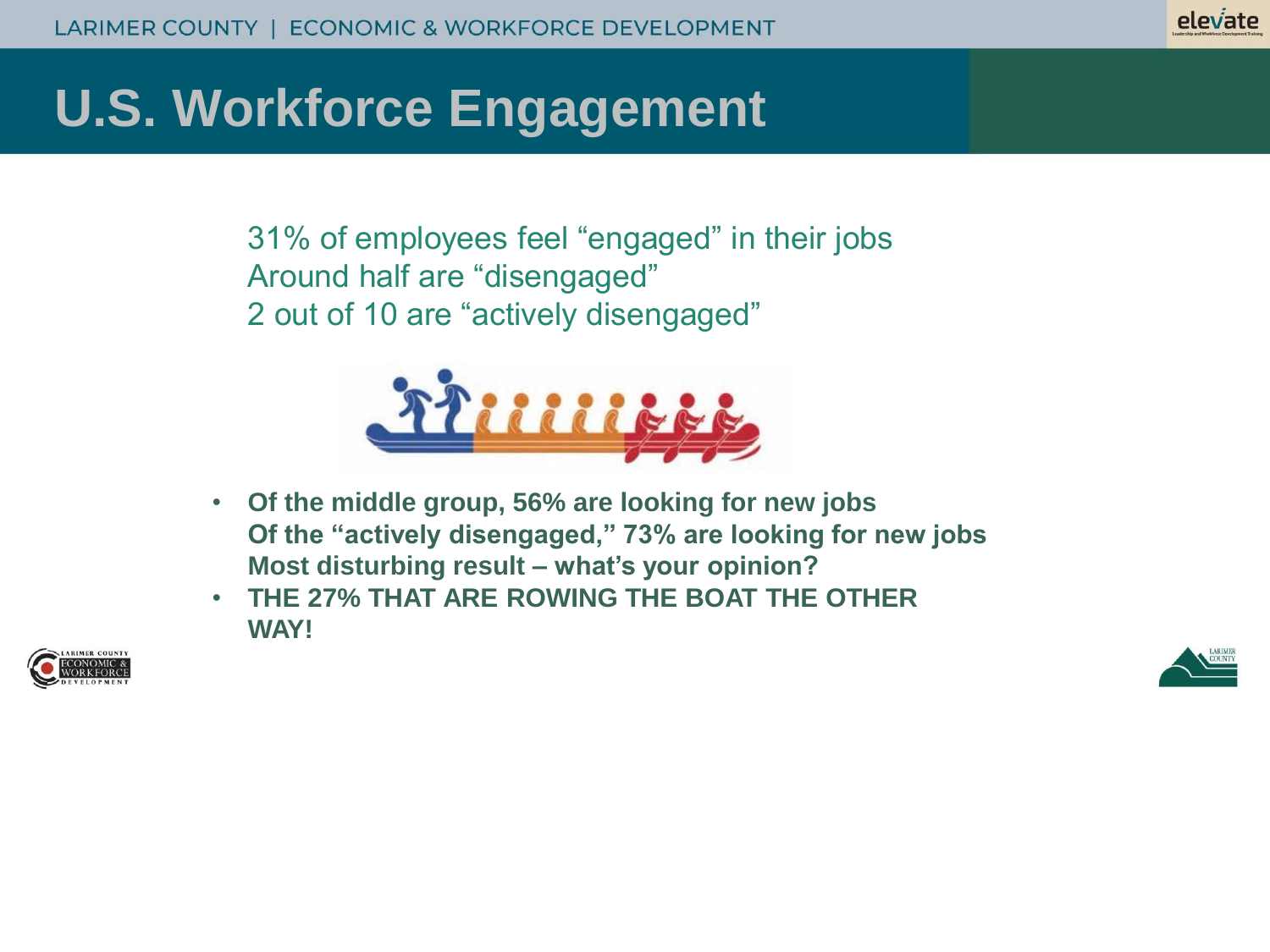#### elevate

## **Why do employees leave us?**

## **1. Appreciation**

- 2. Purpose
- 3. Growth/Advancement
- 4. Supervisor